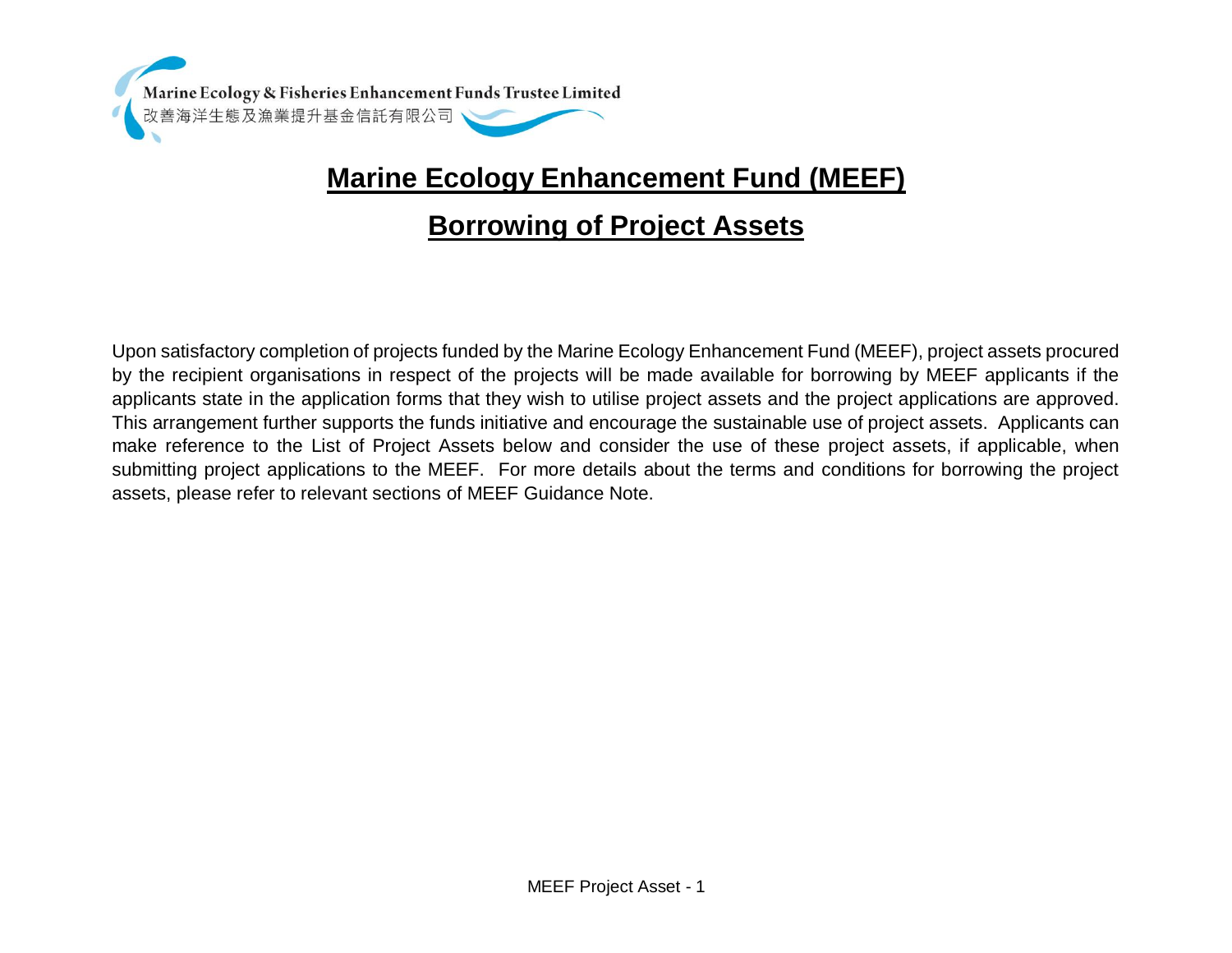

## **List of Project Assets for Borrowing by MEEF Applicants**

| <b>Project Asset</b><br>Reference No. | Category<br>of Project<br><b>Asset</b> | Description of Asset (e.g.<br>brand name, model no. &<br>serial no.)                     | <b>Asset Condition</b> | Photo (s)                                      | <b>Last Review</b><br><b>Date</b> |
|---------------------------------------|----------------------------------------|------------------------------------------------------------------------------------------|------------------------|------------------------------------------------|-----------------------------------|
| MEEF2017009-<br>001                   | <b>GPS</b>                             | Brand name:<br>I-got U<br>Model name:<br>Mobile Action GT-600<br>Serial no:<br>180301511 | Good                   | Mobile Action GT-600<br>CC D:<br>S/N:180301511 | 1/12/2019                         |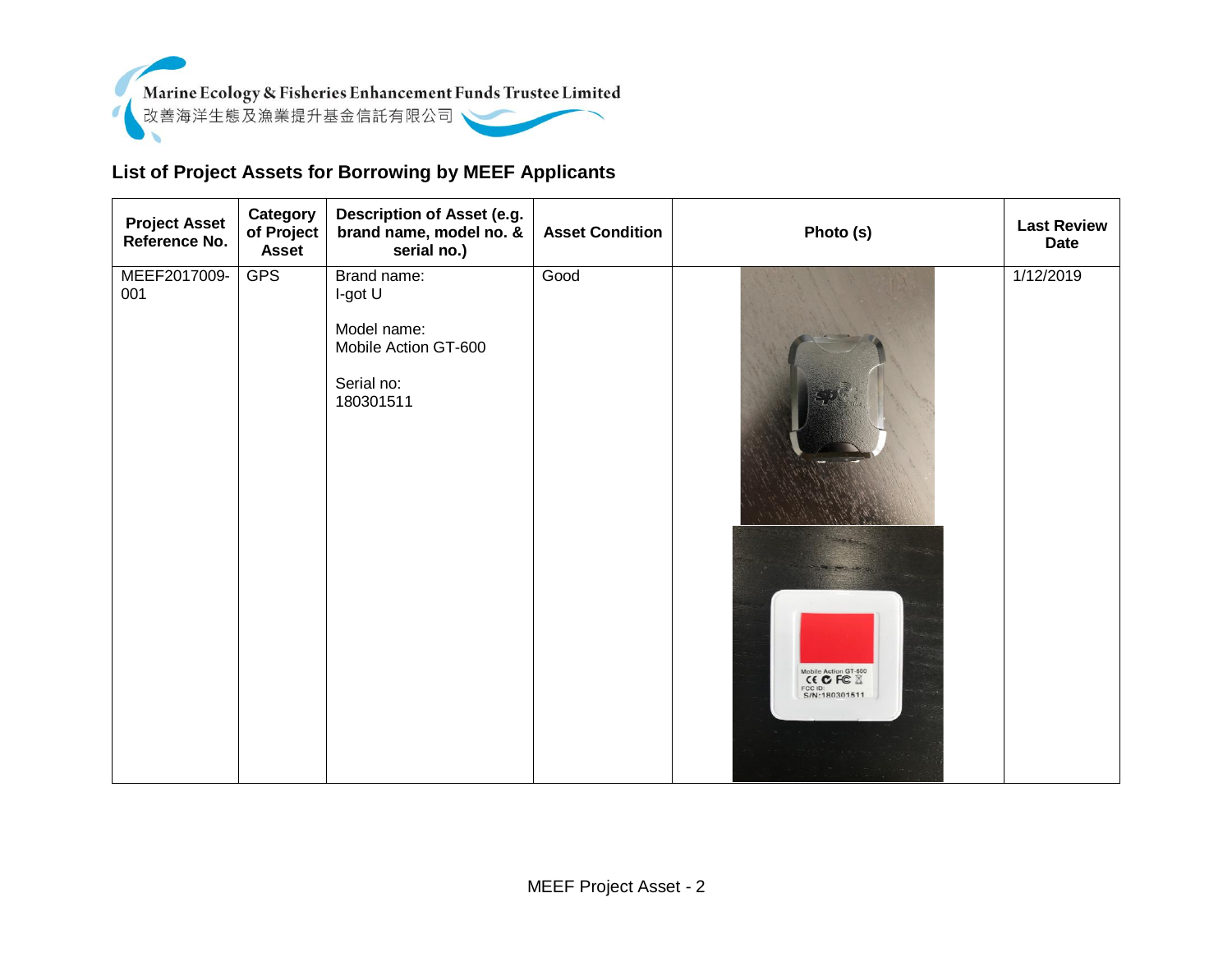

| <b>Project Asset</b><br>Reference No. | Category<br>of Project<br><b>Asset</b> | Description of Asset (e.g.<br>brand name, model no. &<br>serial no.)                     | <b>Asset Condition</b> | Photo (s)                                                    | <b>Last Review</b><br><b>Date</b> |
|---------------------------------------|----------------------------------------|------------------------------------------------------------------------------------------|------------------------|--------------------------------------------------------------|-----------------------------------|
| MEEF2017009-<br>002                   | <b>GPS</b>                             | Brand name:<br>I-got U<br>Model name:<br>Mobile Action GT-600<br>Serial no:<br>180301529 | Good                   | Mobile Action GT-600<br>CEC FC X<br>FCC ID:<br>S/N:180301529 | 1/12/2019                         |
|                                       |                                        |                                                                                          |                        |                                                              |                                   |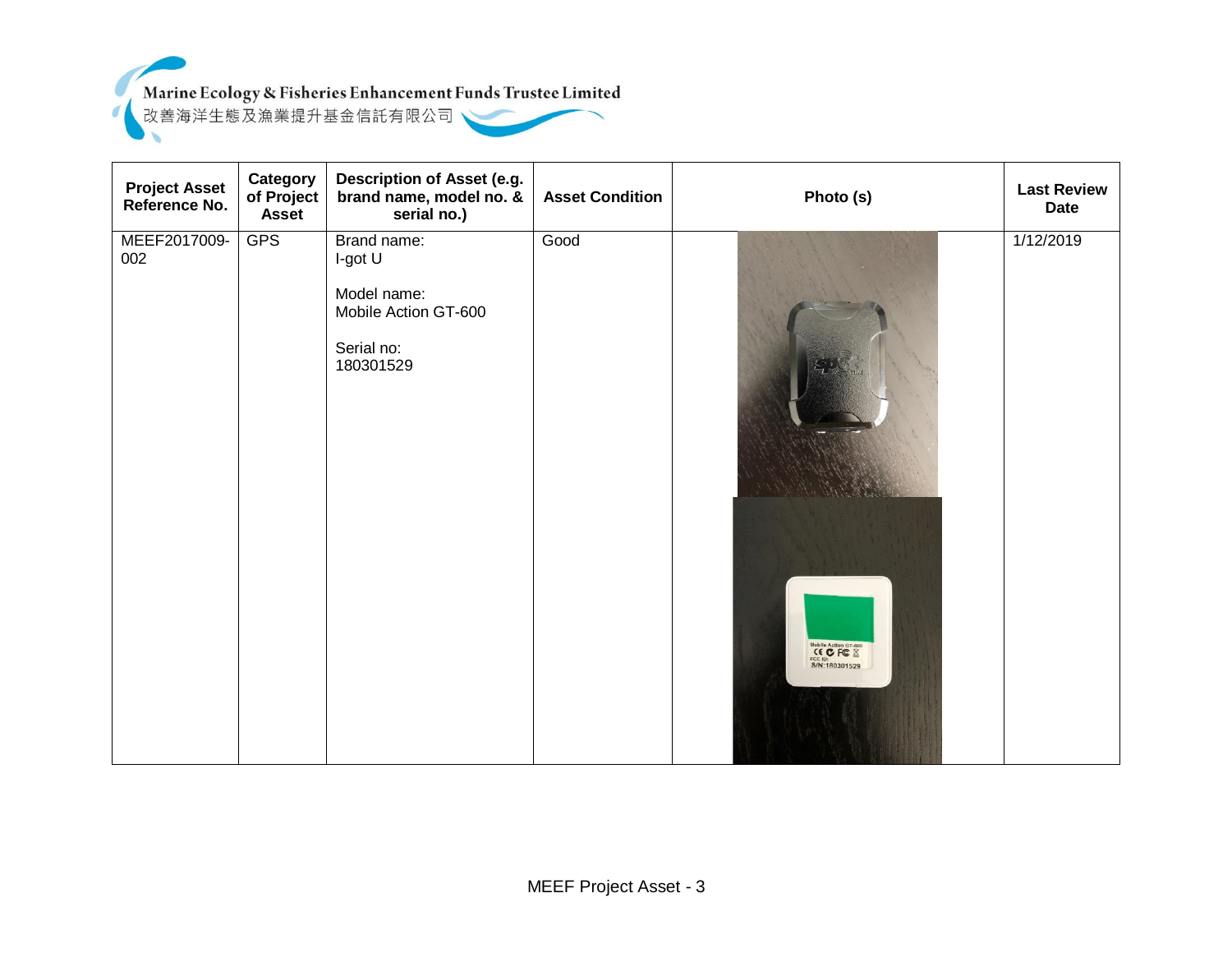



| <b>Project Asset</b><br>Reference No. | Category<br>of Project<br>Asset | Description of Asset (e.g.<br>brand name, model no. &<br>serial no.)                      | <b>Asset Condition</b> | Photo (s)                                                                                                                                                                                                                                                                                                                                                                                                                                                                                                                                                                                                                                                                                                                                                                                                                                                                                                                                                                                                                                                                                                                                                                                                       | <b>Last Review</b><br><b>Date</b> |
|---------------------------------------|---------------------------------|-------------------------------------------------------------------------------------------|------------------------|-----------------------------------------------------------------------------------------------------------------------------------------------------------------------------------------------------------------------------------------------------------------------------------------------------------------------------------------------------------------------------------------------------------------------------------------------------------------------------------------------------------------------------------------------------------------------------------------------------------------------------------------------------------------------------------------------------------------------------------------------------------------------------------------------------------------------------------------------------------------------------------------------------------------------------------------------------------------------------------------------------------------------------------------------------------------------------------------------------------------------------------------------------------------------------------------------------------------|-----------------------------------|
| MEEF2017009-<br>003                   | <b>GPS</b>                      | Brand name:<br><b>SPOT</b><br>Model name:<br><b>SPOT Trace</b><br>Serial no:<br>0-3176242 | Good                   | For complete information on powering, mounting and using your SPOT Trace<br>device, ylew the complete User Guide at FindMeSPOT.com/Trace.<br>Pour tout savoir sur l'alimentation, l'installation et l'utilisation de<br>votre dispositif SPOT Trace, consultez le guide complet de<br>Para información completa sobre la alimentación, montaje y uso de su<br>dispositivo, vea la Guia del Usuano completa en FindMeSPOT.com/Trace.<br>Para informações completas sobre a alimentação, instalação e uso do seu<br>SPOT Trace, veja o Guia do Usuário completo em FindMeSPOT.com/Trace.<br>The official tenguage of this SPOT Trace Quark Start Quide is English. The translations are<br>ded for your convenience only. In the case of any contradictions between a translation<br>and the English venison, the English vension shall take proc-<br>where reserved on FindMcSPOT.com are the products of SPOT LLC and its<br>Elizabeth in any manner last church financial Thursdale, Praince or Spot<br>ESN: 0-3176242<br>Ruth: 05012571<br><u> Liberal Barbara (</u><br>At \$POT products described on FindMe5POT,com are the products of service use ansien-<br>ESN: 0-3172924<br>SAVED BY<br>Buth: 18221563 | 1/12/2019                         |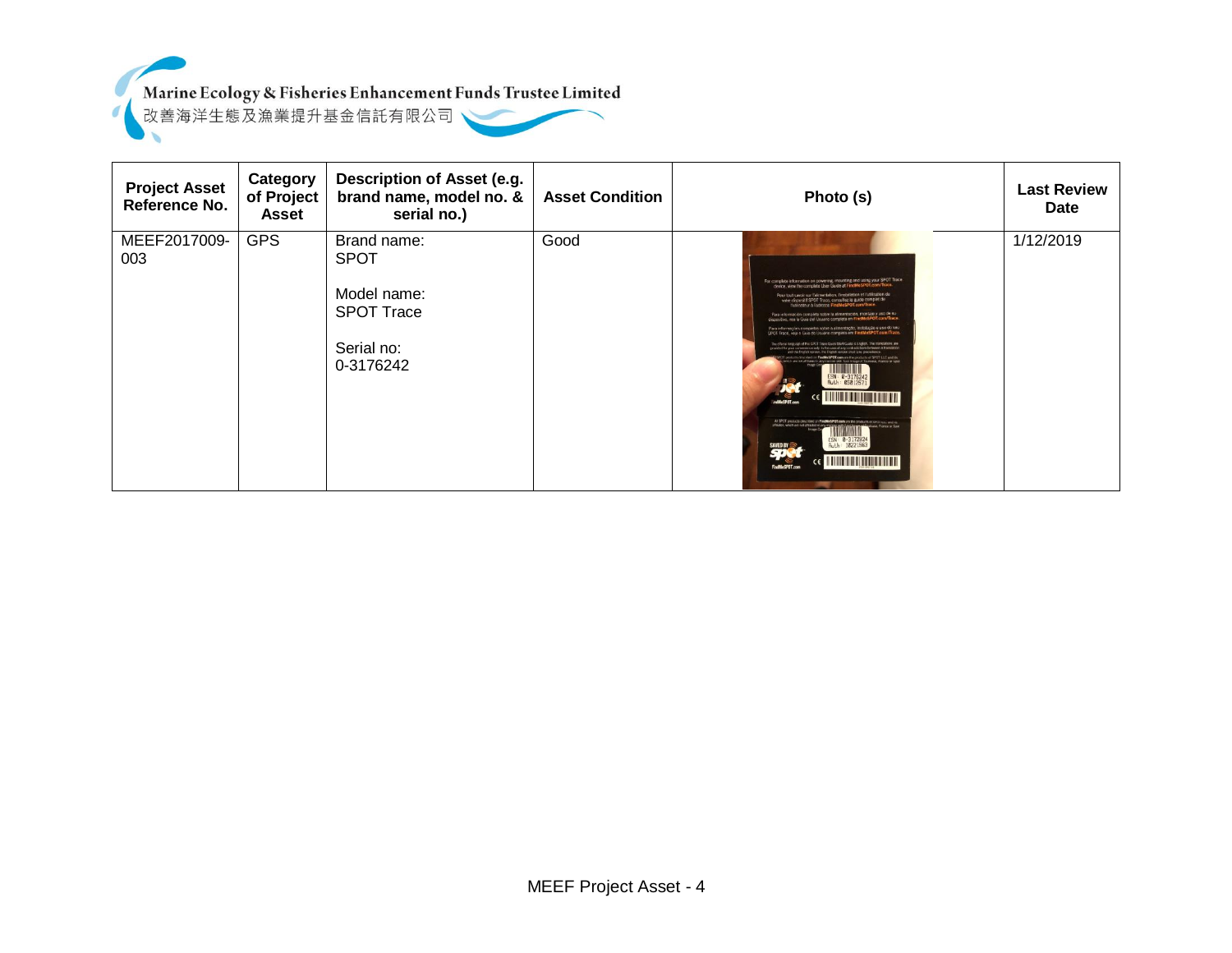

| <b>Project Asset</b><br>Reference No. | Category<br>of Project<br><b>Asset</b> | Description of Asset (e.g.<br>brand name, model no. &<br>serial no.)               | <b>Asset Condition</b> | Photo (s)                                                                                                                                                                                                                                                                                                                                                     | <b>Last Review</b><br><b>Date</b> |
|---------------------------------------|----------------------------------------|------------------------------------------------------------------------------------|------------------------|---------------------------------------------------------------------------------------------------------------------------------------------------------------------------------------------------------------------------------------------------------------------------------------------------------------------------------------------------------------|-----------------------------------|
| MEEF2017009-<br>004                   | <b>GPS</b>                             | Brand name:<br><b>SPOT</b><br>Model name:<br>SPOT Trace<br>Serial no:<br>0-3172924 | Good                   | or complete information on powering, mounting and using your SPOT Trace<br>re, view the complete User Guide at I<br>raur fined sawcer seat Talk<br>SPOT Trace, consultez le guide con<br>tear in l'indicrissio.<br>ESN: 0-3176242<br>Ruth: 05012571<br><b>THE REAL PROPERTY</b><br>ESN: 0-3172924<br>Ruth: 10221563<br>WED BY<br>$ce$ <b>THEFT TELEVISION</b> | 1/12/2019                         |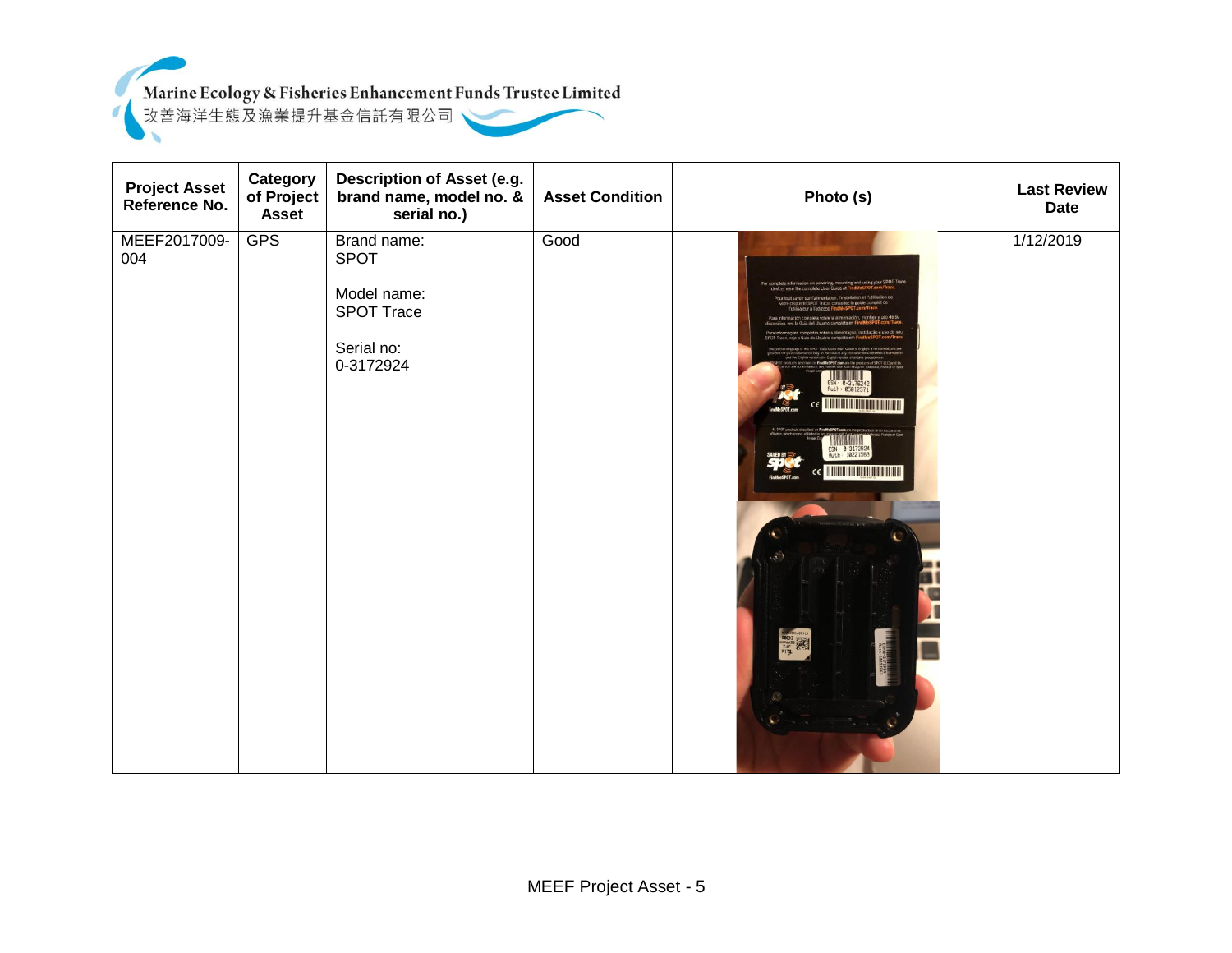

| <b>Project Asset</b><br>Reference No. | Category<br>of Project<br><b>Asset</b> | Description of Asset (e.g.<br>brand name, model no. &<br>serial no.)                                                    | <b>Asset Condition</b> | Photo (s)                        | <b>Last Review</b><br><b>Date</b> |
|---------------------------------------|----------------------------------------|-------------------------------------------------------------------------------------------------------------------------|------------------------|----------------------------------|-----------------------------------|
| MEEF2018006-<br>001                   | SD Card                                | Brand name:<br>SanDisk<br>Model name:<br>MicroSDXC UHS-I<br>Serial no:<br>7491DVECN3TL                                  | Good                   | San)isk<br>Extreme<br>256 GB M23 | 3/2/2020                          |
| MEEF2018006-<br>002                   | <b>USB Disk</b>                        | 2 USB Disks<br>Brand name:<br>SanDisk<br>Model name:<br>iXpand Flash Drive 3.0<br>Serial no:<br><b>BP</b><br>182200236K | Good                   | Sandfsk                          | 3/2/2020                          |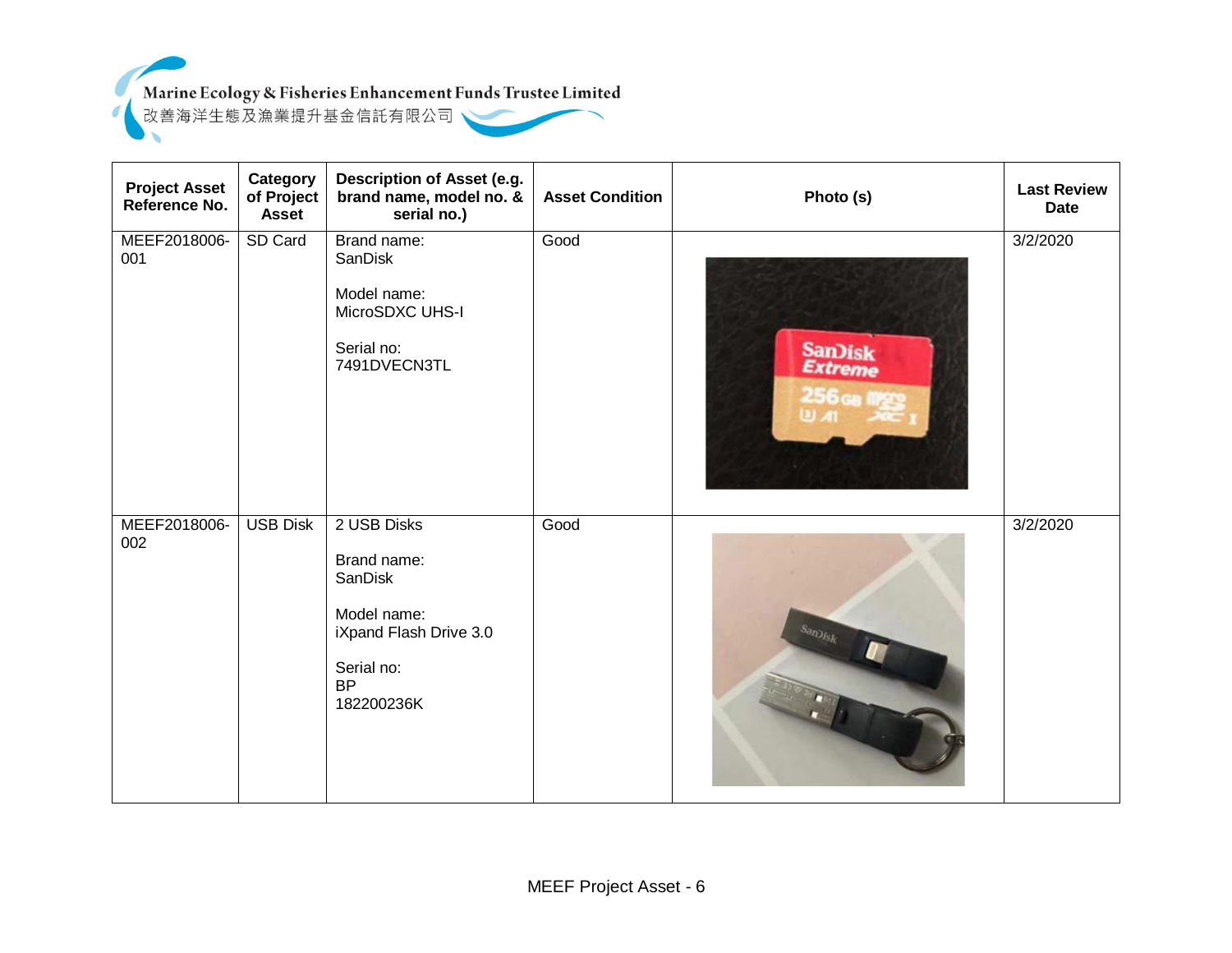Marine Ecology & Fisheries Enhancement Funds Trustee Limited



| <b>Project Asset</b><br>Reference No. | Category<br>of Project<br><b>Asset</b> | Description of Asset (e.g.<br>brand name, model no. &<br>serial no.) | <b>Asset Condition</b> | Photo (s) | <b>Last Review</b><br><b>Date</b> |
|---------------------------------------|----------------------------------------|----------------------------------------------------------------------|------------------------|-----------|-----------------------------------|
| MEEF2018006-<br>003                   | Chairs                                 | 4 chairs                                                             | Good                   |           | 3/2/2020                          |
| MEEF2018006-<br>004                   | <b>Drying</b><br>Closet                | <b>NA</b>                                                            | Good                   |           | 3/2/2020                          |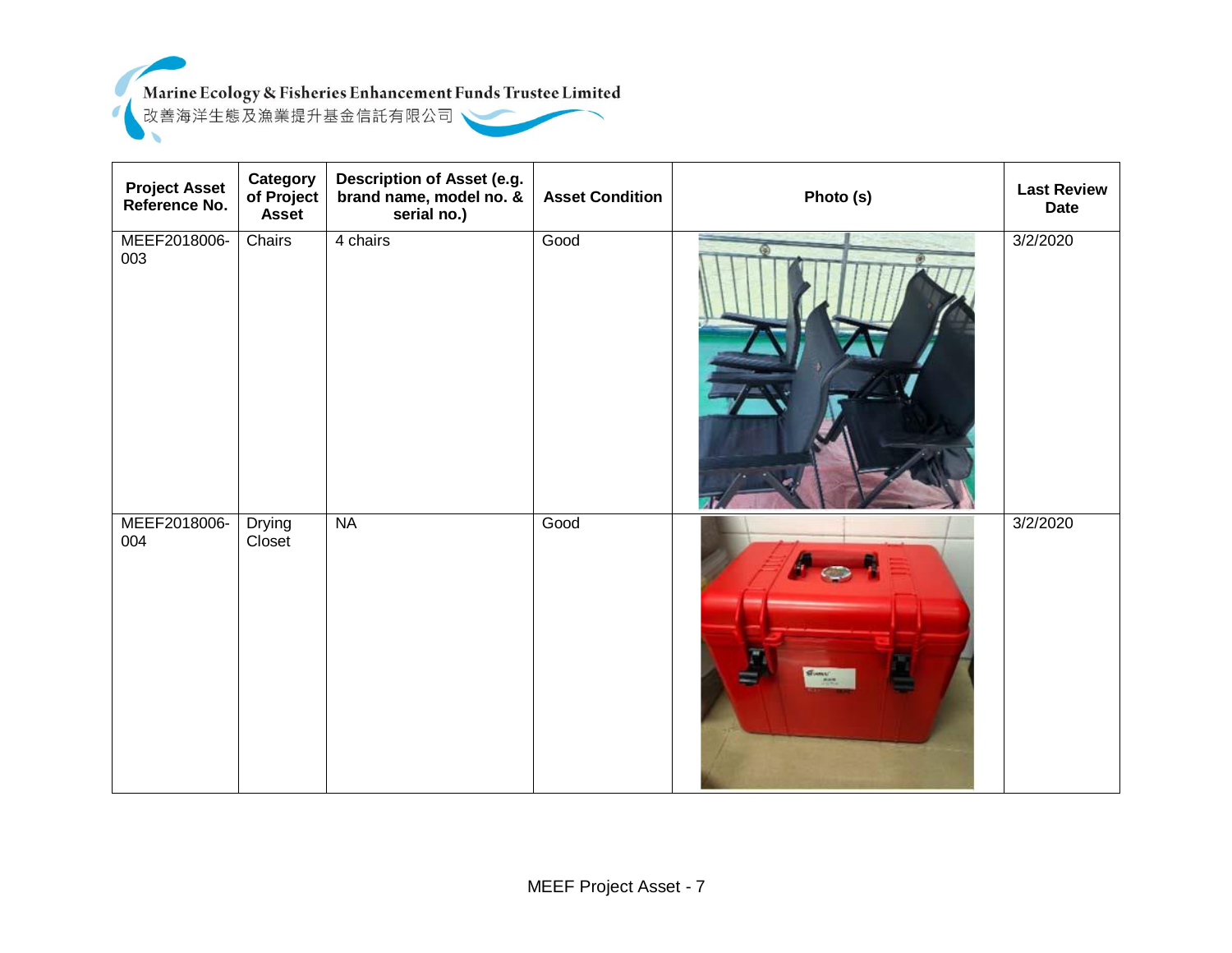

 $\sigma$ 

| <b>Project Asset</b><br>Reference No. | Category<br>of Project<br><b>Asset</b> | Description of Asset (e.g.<br>brand name, model no. &<br>serial no.)                            | <b>Asset Condition</b> | Photo (s)            | <b>Last Review</b><br><b>Date</b> |
|---------------------------------------|----------------------------------------|-------------------------------------------------------------------------------------------------|------------------------|----------------------|-----------------------------------|
| MEEF2018006-<br>005                   | Drying<br>Closet                       | NA                                                                                              | Good                   |                      | 3/2/2020                          |
| MEEF2018006-<br>006                   | Electronic<br>Dry<br>Cabinet           | Brand name:<br><b>EIRMAI</b><br>Model name:<br><b>MRD-55S</b><br>Serial no:<br>6599134598305546 | Good                   | <b>E</b> mm<br>36 28 | 3/2/2020                          |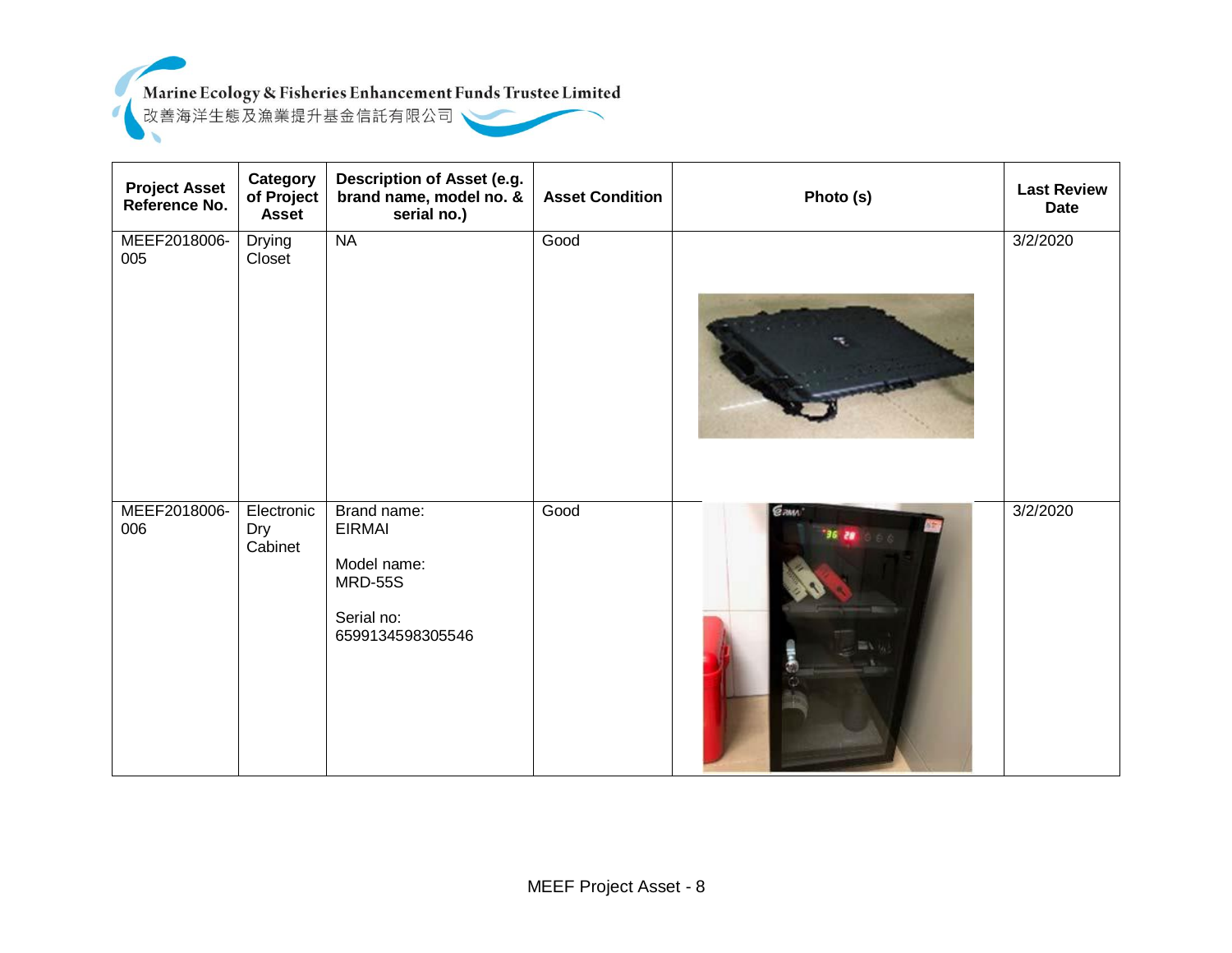

| <b>Project Asset</b><br>Reference No. | <b>Category</b><br>of Project<br><b>Asset</b> | Description of Asset (e.g.<br>brand name, model no. &<br>serial no.)                                   | <b>Asset Condition</b> | Photo (s)                                                                                            | <b>Last Review</b><br><b>Date</b> |
|---------------------------------------|-----------------------------------------------|--------------------------------------------------------------------------------------------------------|------------------------|------------------------------------------------------------------------------------------------------|-----------------------------------|
| MEEF2018006-<br>007                   | Electronic<br>Dry<br>Cabinet                  | Brand name:<br>Hengkai<br>Model name:<br>SD-090<br>Serial no:<br>78995945924                           | Good                   | Lenn                                                                                                 | 3/2/2020                          |
| MEEF2018006-<br>008                   | <b>UAV</b><br><b>Battery</b>                  | Brand name:<br>DJI Phantom 4<br>Model name:<br>PH4-5870mAh<br>$-15.2V$<br>Serial no:<br>0DQAG1B03291TQ | Good                   | HE O C<br>9つ記<br>$\frac{1}{2}$ $\frac{1}{2}$ $\frac{1}{2}$ $\frac{1}{2}$ $\frac{1}{2}$ $\frac{1}{2}$ | 3/2/2020                          |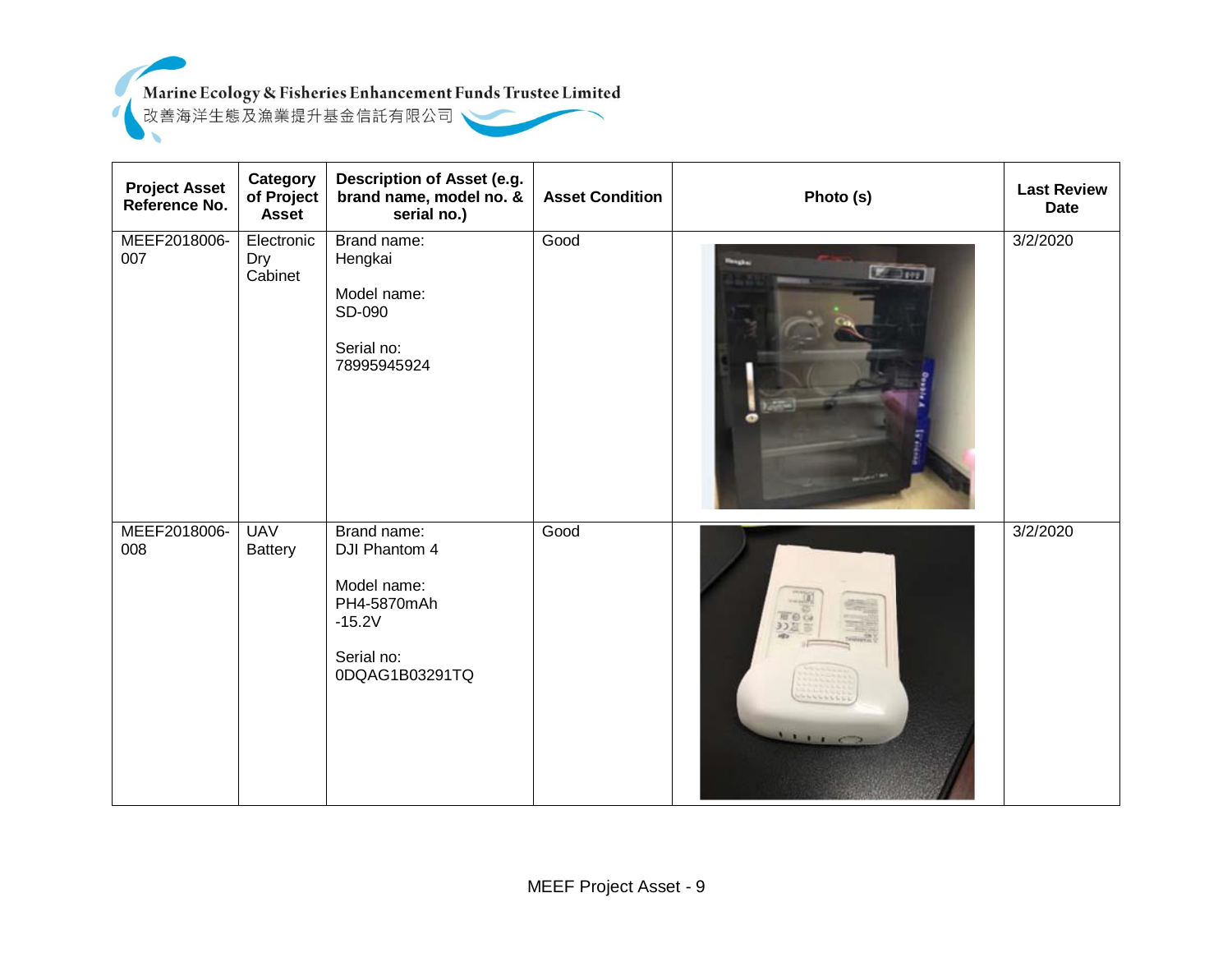

 $\sigma$ 

| <b>Project Asset</b><br>Reference No. | Category<br>of Project<br><b>Asset</b> | Description of Asset (e.g.<br>brand name, model no. &<br>serial no.)                | <b>Asset Condition</b> | Photo (s) | <b>Last Review</b><br><b>Date</b> |
|---------------------------------------|----------------------------------------|-------------------------------------------------------------------------------------|------------------------|-----------|-----------------------------------|
| MEEF2018006-<br>009                   | Camera<br>bag                          | <b>NA</b>                                                                           | Good                   | ٠         | 3/2/2020                          |
| MEEF2018006-<br>010                   | Camera<br>tripod                       | Brand name:<br>702yun<br>Model name:<br>LT-284A<br>Serial no:<br>636711234177827622 | Good                   |           | 3/2/2020                          |